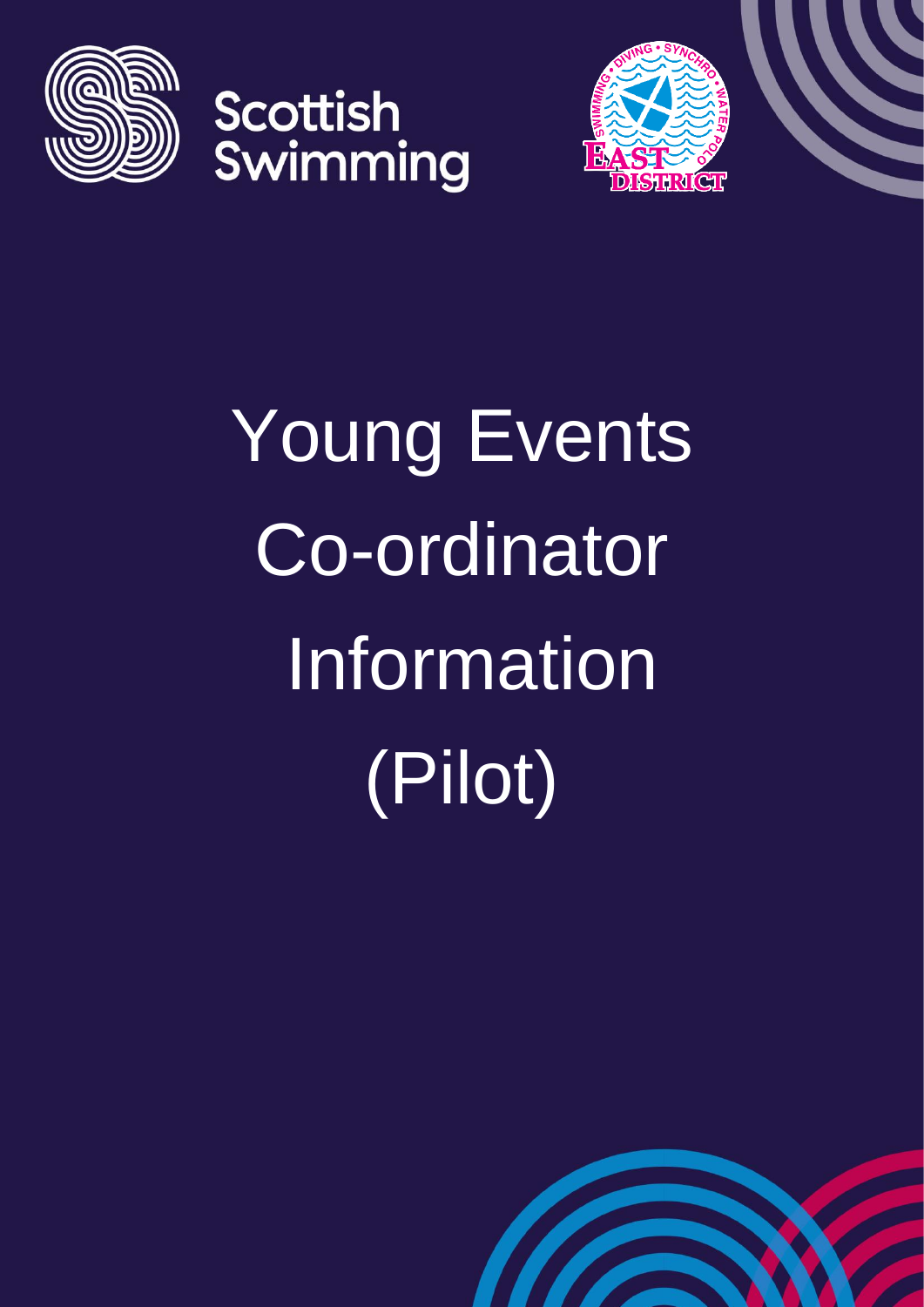



## **Young Events Co-ordinator (YEC) - Pilot**

## **General Information**

|                              | The YEC is a supported training and development programme for<br>young people in each SASA district.                                                                                                                                                                                                                                                                                                                                                                                                                                                                                 |  |
|------------------------------|--------------------------------------------------------------------------------------------------------------------------------------------------------------------------------------------------------------------------------------------------------------------------------------------------------------------------------------------------------------------------------------------------------------------------------------------------------------------------------------------------------------------------------------------------------------------------------------|--|
| <b>Programme Description</b> | The Aim is to support and develop new Young Event Coordinators<br>using a planned approach to develop volunteers at future district<br>events.<br>Each Selected YEC will have exclusive access to specific events and<br>have an opportunity to see how these major events are planned<br>and executed. Each YEC will have a tailored experience depending<br>on their existing experience, have an opportunity to shadow, and<br>learn from different departments of the event from Media to<br>Front of house.<br>The pilot of the Young Events Co-ordinator Programme will run in |  |
|                              | the East District from February to April 2019 with the intention of<br>the full Young Leaders programme starting nationally in<br>September 2019.<br>Candidates will be mentored and will be supported at designated                                                                                                                                                                                                                                                                                                                                                                 |  |
|                              | events to ensure they receive the appropriate learning and<br>development opportunities they require.                                                                                                                                                                                                                                                                                                                                                                                                                                                                                |  |
|                              | There is no direct cost for the qualifications or being part of the<br>programme.                                                                                                                                                                                                                                                                                                                                                                                                                                                                                                    |  |
| <b>Length of Programme</b>   | The pilot will run from Feb-April 2019.                                                                                                                                                                                                                                                                                                                                                                                                                                                                                                                                              |  |
|                              | The full programme will commence from 1 <sup>st</sup> September 2019 and<br>new intakes will take place annually in August with registrations<br>opening annually in June. The length of the programme will be for<br>1 season between August - June but will depend on the events<br>and disciplines that candidates will support.                                                                                                                                                                                                                                                  |  |
| <b>Spaces available</b>      | There will be between 4 and 6 spaces available on the programme<br>in each district, in each year. However, districts may operate with<br>more or less candidates depending on practicalities and<br>opportunities for training and development.                                                                                                                                                                                                                                                                                                                                     |  |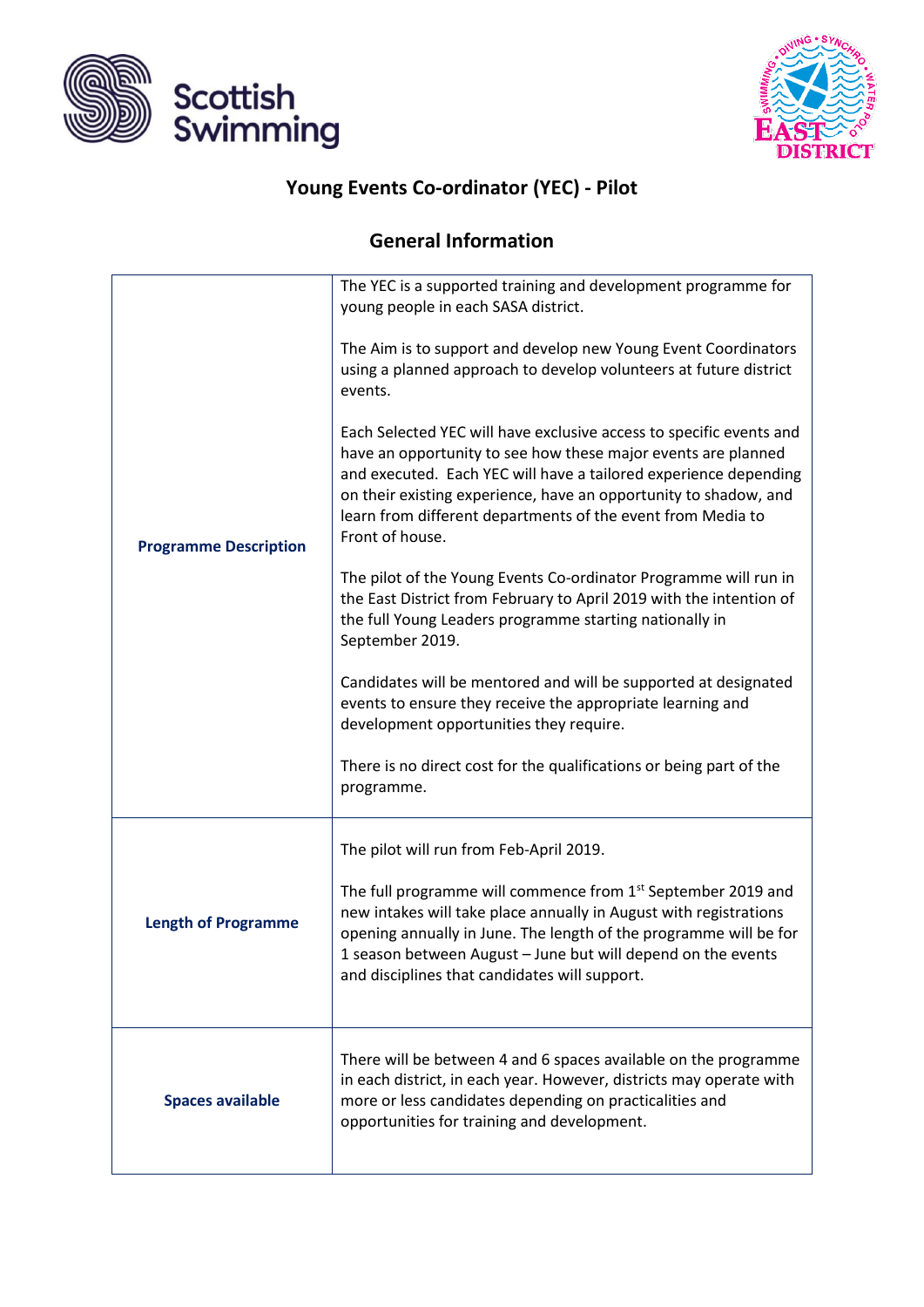| <b>Pre requisites</b>            | Must be aged 16-25 for the YEC programme.<br>Must be a member of Scottish Swimming or in the process of<br>joining and be a member before the first event.                                                                                                                                                                                                                                                    |  |
|----------------------------------|---------------------------------------------------------------------------------------------------------------------------------------------------------------------------------------------------------------------------------------------------------------------------------------------------------------------------------------------------------------------------------------------------------------|--|
| <b>General Qualifications</b>    | A number of general qualifications on the SCQF ladder will be<br>available to both candidates and mentors each year on the<br>programme. Topics such as: working with young people in sport;<br>benefits of sport and physical activity; communication in sport;<br>dealing with difficult situations and human connections will be<br>available from Scottish Sporting Futures.                              |  |
| <b>Cost</b>                      | There will be no cost for enrolling on the programme                                                                                                                                                                                                                                                                                                                                                          |  |
| <b>Programme Staff</b>           | Event mentors will be District led highly experienced volunteers.<br>Programme Co-ordinator will be Scottish Swimming Regional<br>Swimming Development Manager.<br>SCQF qualification will be led by Scottish Sports Future                                                                                                                                                                                   |  |
| <b>Learning and Development</b>  | The training programme will be delivered in a variety of ways.<br>Each qualification requires a couple of group workshops, which<br>will be tied into established events where possible. Mentoring at<br>events will be organised and facilitated to ensure each candidate<br>has a positive learning experience.                                                                                             |  |
| <b>Qualification Assessments</b> | SCQF qualification will be led by Scottish Sports Future.                                                                                                                                                                                                                                                                                                                                                     |  |
| <b>Resources</b>                 | Each candidate will be provided with a resource pack when<br>commencing the programme. The pack will be relevant to the<br>qualification the candidate is working towards. The pack will<br>contain training notes, training slides and other supporting<br>documents. Any training videos and training resources that are<br>unable to fit in the pack will be made available through a different<br>source. |  |
| <b>Event allocation</b>          | An annual programme timeline will be released in advance,<br>detailing both competitive events and training events. It will be<br>clearly marked for candidates, which are compulsory attendance<br>events, recommended attendance events and optional<br>attendance events. The programme will be flexible as it will be<br>candidate focussed as much as possible. Should a candidate wish                  |  |